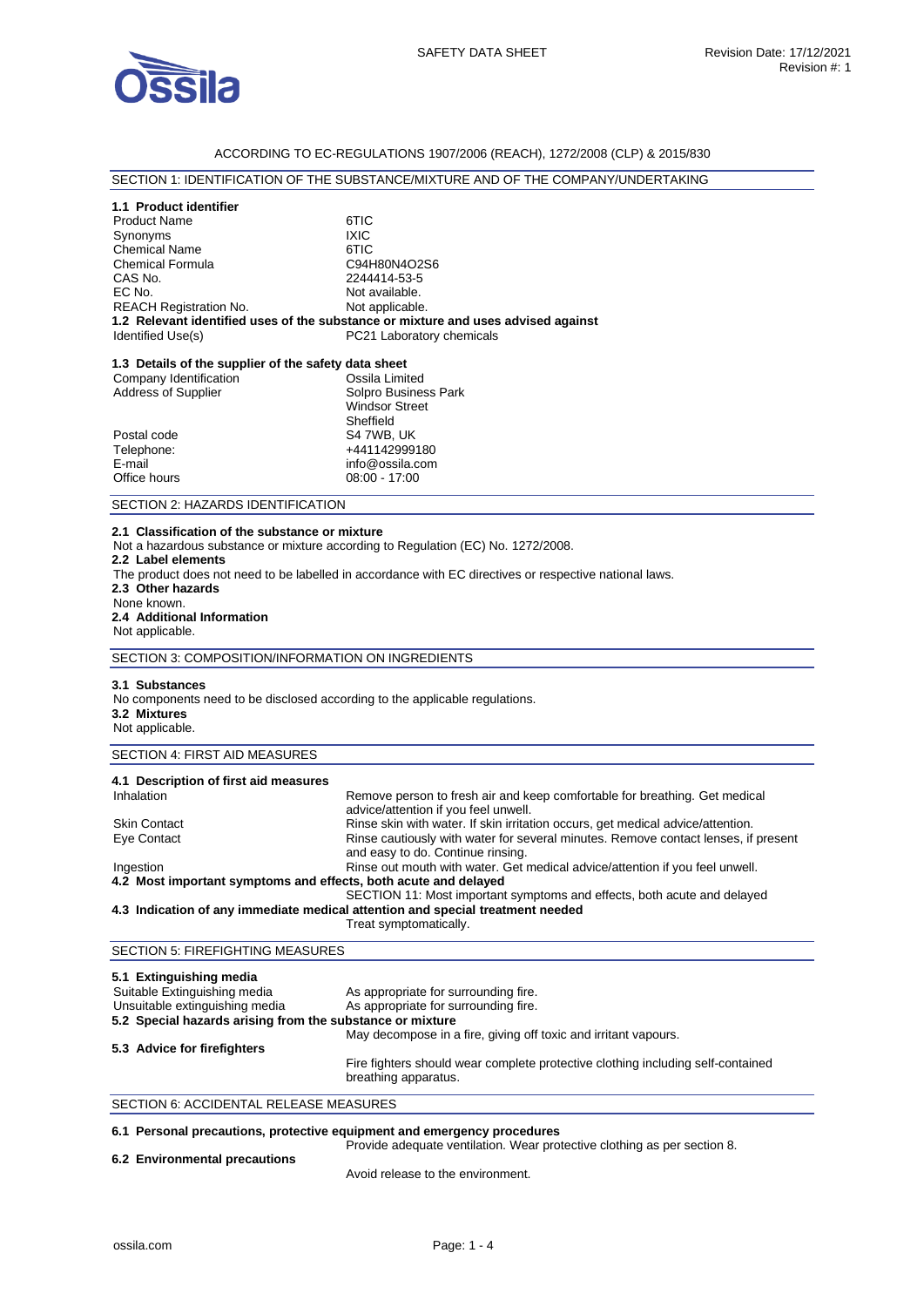

# **6.3 Methods and material for containment and cleaning up**  Sweep up spilled substance but avoid making dust. Use vacuum equipment for collecting spilt materials, where practicable. Dispose of contents in accordance with local, state or national legislation. **6.4 Reference to other sections**  See Also Section 8, 13. SECTION 7: HANDLING AND STORAGE **7.1 Precautions for safe handling**  Avoid breathing dust/aerosols. Use only in a well-ventilated area. Wear protective clothing as per section 8. **7.2 Conditions for safe storage, including any incompatibilities**  Store in a well-ventilated place. Keep container tightly closed. Storage temperature Storage life Storage life Stable under normal conditions. Incompatible materials None known. **7.3 Specific end use(s)**  Not known. See Section: 1.2. SECTION 8: EXPOSURE CONTROLS/PERSONAL PROTECTION **8.1 Control parameters**  8.1.1 Occupational Exposure Limits No Occupational Exposure Limit assigned. **8.2 Exposure controls**  Ensure adequate ventilation. A washing facility/water for eye and skin cleaning purposes should be present. 8.2.2. Personal protection equipment Eye Protection Wear eye protection with side protection (EN166). Skin protection Wear protective clothing and gloves: Impervious gloves (EN 374). Respiratory protection Normally no personal respiratory protection is necessary. Thermal hazards None known. Environmental Exposure Controls Avoid release to the environment. SECTION 9: PHYSICAL AND CHEMICAL PROPERTIES

| 9.1 Information on basic physical and chemical properties |                                |  |
|-----------------------------------------------------------|--------------------------------|--|
| Appearance                                                | Solid: Powder/Crystals.        |  |
|                                                           | Colour: Dark Blue.             |  |
| Odour                                                     | Not known.                     |  |
| Odour threshold                                           | Not known.                     |  |
| рH                                                        | Not known.                     |  |
| Melting point/freezing point                              | Not known.                     |  |
| Initial boiling point and boiling range                   | Not known.                     |  |
| Flash Point                                               | Not known.                     |  |
| Evaporation rate                                          | Not known.                     |  |
| Flammability (solid, gas)                                 | Not known.                     |  |
| Upper/lower flammability or explosive                     | Not known.                     |  |
| limits                                                    |                                |  |
| Vapour pressure                                           | Not known.                     |  |
| Vapour density                                            | Not known.                     |  |
| Density (g/ml)                                            | Not known.                     |  |
| Relative density                                          | Not known.                     |  |
| Solubility(ies)                                           | Solubility (Water): Not known. |  |
|                                                           | Solubility (Other): Not known. |  |
| Partition coefficient: n-octanol/water                    | Not known.                     |  |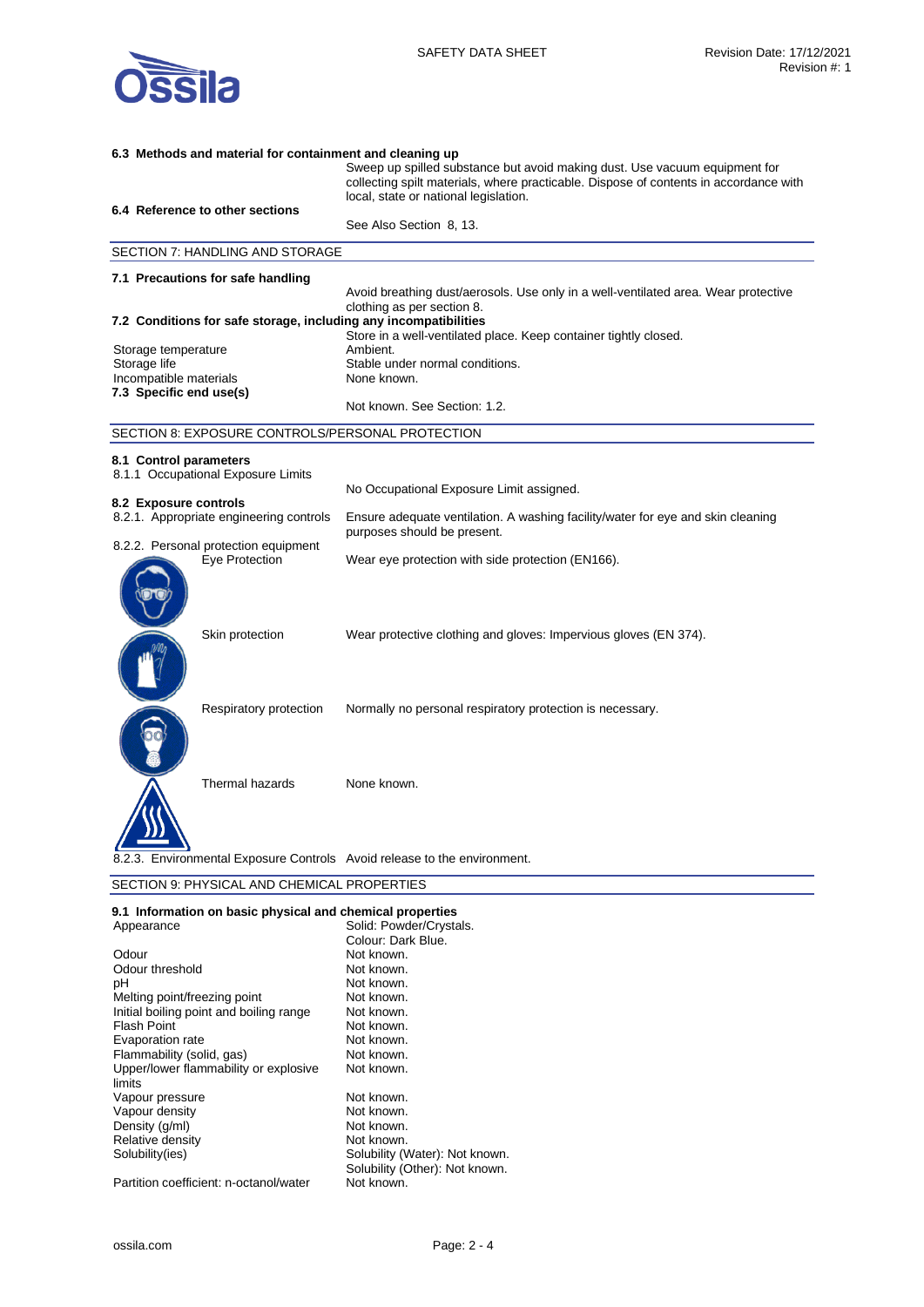

| Auto-ignition temperature<br>Decomposition Temperature (°C)<br>Viscosity<br><b>Explosive properties</b><br>Oxidising properties<br>9.2 Other information | Not known.<br>Not known.<br>Not known.<br>Not known.<br>Not known.<br>None.                                                                                                                                                                                |
|----------------------------------------------------------------------------------------------------------------------------------------------------------|------------------------------------------------------------------------------------------------------------------------------------------------------------------------------------------------------------------------------------------------------------|
| SECTION 10: STABILITY AND REACTIVITY                                                                                                                     |                                                                                                                                                                                                                                                            |
| 10.1 Reactivity                                                                                                                                          |                                                                                                                                                                                                                                                            |
|                                                                                                                                                          | None anticipated.                                                                                                                                                                                                                                          |
| 10.2 Chemical Stability                                                                                                                                  |                                                                                                                                                                                                                                                            |
| 10.3 Possibility of hazardous reactions                                                                                                                  | Stable under normal conditions.                                                                                                                                                                                                                            |
|                                                                                                                                                          | Not known.                                                                                                                                                                                                                                                 |
| 10.4 Conditions to avoid                                                                                                                                 |                                                                                                                                                                                                                                                            |
|                                                                                                                                                          | Not known.                                                                                                                                                                                                                                                 |
| 10.5 Incompatible materials                                                                                                                              | Not known.                                                                                                                                                                                                                                                 |
| 10.6 Hazardous decomposition products                                                                                                                    |                                                                                                                                                                                                                                                            |
|                                                                                                                                                          | No hazardous decomposition products known.                                                                                                                                                                                                                 |
| SECTION 11: TOXICOLOGICAL INFORMATION                                                                                                                    |                                                                                                                                                                                                                                                            |
|                                                                                                                                                          |                                                                                                                                                                                                                                                            |
| 11.1 Information on toxicological effects<br>Acute toxicity - Ingestion                                                                                  | Not classified.                                                                                                                                                                                                                                            |
| Acute toxicity - Skin Contact                                                                                                                            | Not classified.                                                                                                                                                                                                                                            |
| Acute toxicity - Inhalation                                                                                                                              | Not classified.                                                                                                                                                                                                                                            |
| Skin corrosion/irritation                                                                                                                                | Not classified.                                                                                                                                                                                                                                            |
| Serious eye damage/irritation                                                                                                                            | Not classified.                                                                                                                                                                                                                                            |
| Skin sensitization data                                                                                                                                  | Not classified.                                                                                                                                                                                                                                            |
| Respiratory sensitization data                                                                                                                           | Not classified.                                                                                                                                                                                                                                            |
| Germ cell mutagenicity                                                                                                                                   | Not classified.                                                                                                                                                                                                                                            |
| Carcinogenicity                                                                                                                                          | Not classified.                                                                                                                                                                                                                                            |
| Reproductive toxicity                                                                                                                                    | Not classified.                                                                                                                                                                                                                                            |
| Lactation                                                                                                                                                | Not classified.                                                                                                                                                                                                                                            |
| STOT - single exposure                                                                                                                                   | Not classified.                                                                                                                                                                                                                                            |
| STOT - repeated exposure                                                                                                                                 | Not classified.                                                                                                                                                                                                                                            |
| Aspiration hazard<br>11.2 Other information                                                                                                              | Not classified.                                                                                                                                                                                                                                            |
|                                                                                                                                                          | Not known.                                                                                                                                                                                                                                                 |
|                                                                                                                                                          |                                                                                                                                                                                                                                                            |
| SECTION 12: ECOLOGICAL INFORMATION                                                                                                                       |                                                                                                                                                                                                                                                            |
| 12.1 Toxicity                                                                                                                                            |                                                                                                                                                                                                                                                            |
| Toxicity - Aquatic invertebrates                                                                                                                         | Not known.                                                                                                                                                                                                                                                 |
| Toxicity - Fish                                                                                                                                          | Not known.                                                                                                                                                                                                                                                 |
| Toxicity - Algae                                                                                                                                         | Not known.                                                                                                                                                                                                                                                 |
| Toxicity - Sediment Compartment                                                                                                                          | Not classified.                                                                                                                                                                                                                                            |
| Toxicity - Terrestrial Compartment                                                                                                                       | Not classified.                                                                                                                                                                                                                                            |
| 12.2 Persistence and Degradation                                                                                                                         |                                                                                                                                                                                                                                                            |
| 12.3 Bioaccumulative potential                                                                                                                           | Not known.                                                                                                                                                                                                                                                 |
|                                                                                                                                                          | Not known.                                                                                                                                                                                                                                                 |
| 12.4 Mobility in soil                                                                                                                                    |                                                                                                                                                                                                                                                            |
|                                                                                                                                                          | Not known.                                                                                                                                                                                                                                                 |
| 12.5 Results of PBT and vPvB assessment                                                                                                                  |                                                                                                                                                                                                                                                            |
|                                                                                                                                                          | Not known.                                                                                                                                                                                                                                                 |
| 12.6 Other adverse effects                                                                                                                               | Not known.                                                                                                                                                                                                                                                 |
|                                                                                                                                                          |                                                                                                                                                                                                                                                            |
| SECTION 13: DISPOSAL CONSIDERATIONS                                                                                                                      |                                                                                                                                                                                                                                                            |
| 13.1 Waste treatment methods                                                                                                                             |                                                                                                                                                                                                                                                            |
|                                                                                                                                                          | Dispose of contents in accordance with local, state or national legislation. Recycle<br>only completely emptied packaging. Normal disposal is via incineration operated by<br>an accredited disposal contractor. Send to a licensed recycler, reclaimer or |

**13.2 Additional Information** 

Disposal should be in accordance with local, state or national legislation.

incinerator.